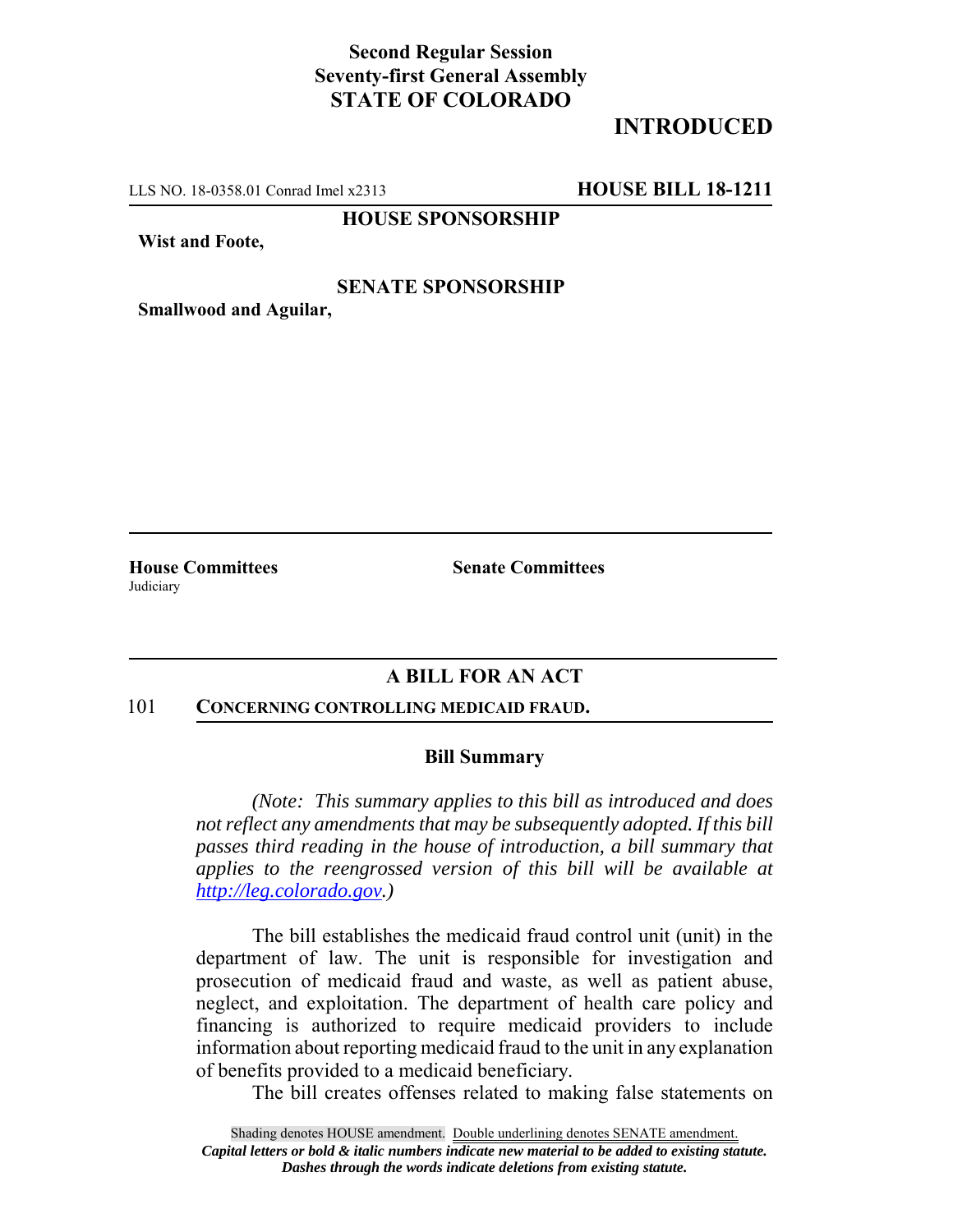applications, medicaid fraud, and credit and recovery of medicaid payments. The bill makes it unlawful to receive certain kickbacks, bribes, and rebates related to the administration of a medicaid service. Actions brought under the provisions of the bill must commence within 3 years after the discovery of the offense.

 *Be it enacted by the General Assembly of the State of Colorado:* **SECTION 1. Legislative declaration.** (1) The general assembly hereby finds and declares that: (a) The Colorado attorney general's office continues to prosecute medicaid provider fraud and waste, as well as patient abuse, neglect, and exploitation cases, both criminal and civil, pursuant to executive order D1787 signed by Governor Roy Romer in March 1987 and 42 U.S.C. sec. 1396b (q); and (b) The functions of the medicaid fraud control unit are important to protect the integrity of Colorado's medicaid program, including federal funding for that program, as well as to protect some of Colorado's most vulnerable citizens from abuse, neglect, and exploitation. (2) The general assembly finds, therefore, that the medicaid fraud control unit should be recognized in statute and its authority to prosecute medicaid provider fraud and waste, as well as patient abuse, neglect, and exploitation cases, should be codified in order to provide clarity to providers and others regarding what constitutes medicaid fraud and waste under Colorado law, including that convictions for medicaid fraud and waste are limited to providers who knowingly and willfully violate the

law.

 **SECTION 2.** In Colorado Revised Statutes, **add** part 8 to article 31 of title 24 as follows: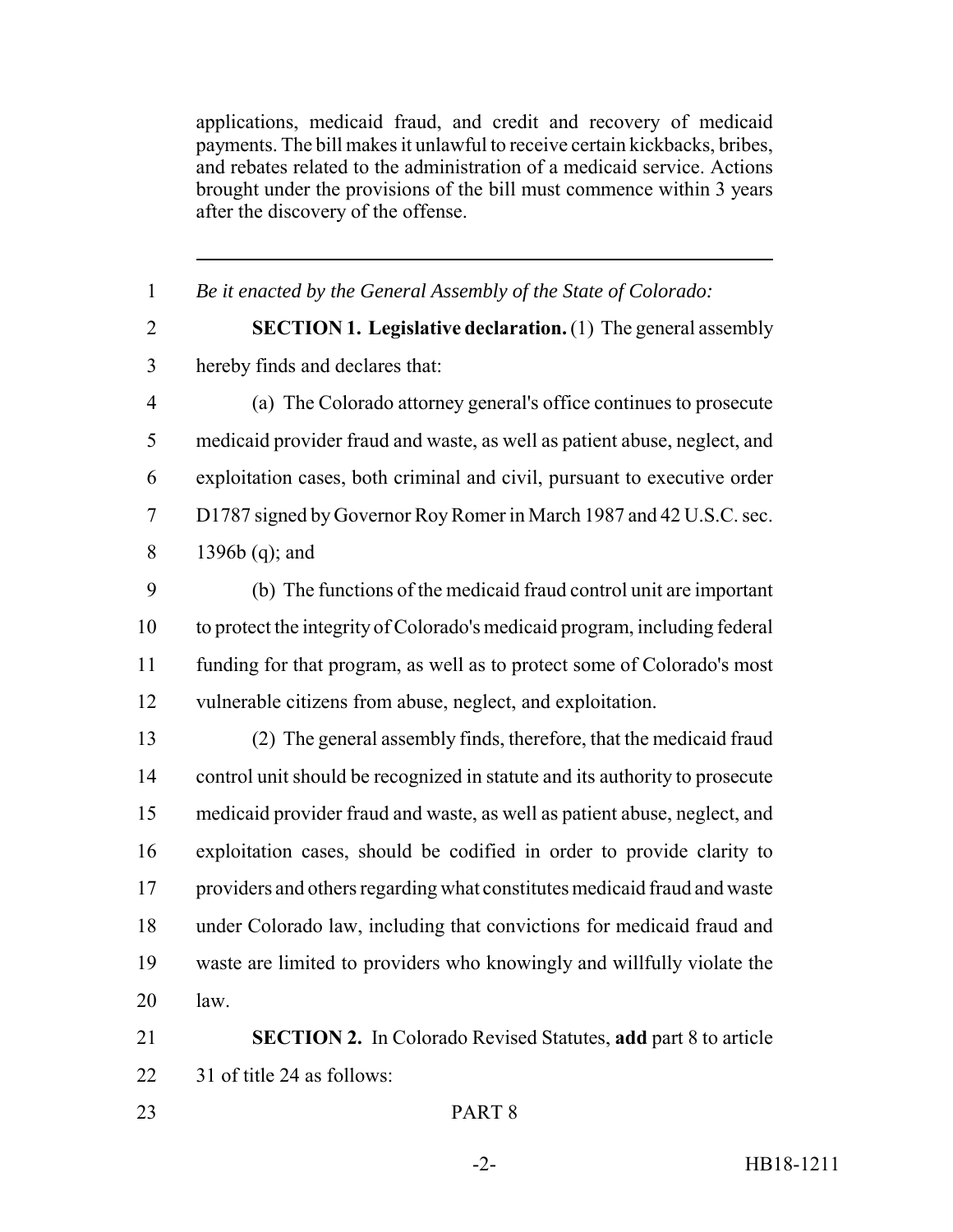MEDICAID FRAUD CONTROL **24-31-801. Definitions.** AS USED IN THIS PART 8, UNLESS THE CONTEXT OTHERWISE REQUIRES: (1) "BENEFICIARY" MEANS ANY INDIVIDUAL WHO RECEIVES GOODS OR SERVICES FROM A PROVIDER UNDER THE MEDICAID PROGRAM. (2) "BENEFIT" MEANS ANY BENEFIT AUTHORIZED UNDER THE "COLORADO MEDICAL ASSISTANCE ACT". (3) "CLAIM" MEANS ANY COMMUNICATION SUBMITTED TO THE MEDICAID PROGRAM OR TO A PERSON THAT HAS CONTRACTED WITH THE MEDICAID PROGRAM, WHETHER ORAL, WRITTEN, ELECTRONIC, OR MAGNETIC, THAT IDENTIFIES A GOOD, ITEM, OR SERVICE AS REIMBURSABLE UNDER THE MEDICAID PROGRAM; IS USED TO AUTHORIZE THE PROVISION OF SERVICES UNDER THE MEDICAID PROGRAM; SERVES AS AN INVOICE FOR SERVICES PROVIDED UNDER CONTRACT WITH THE MEDICAID PROGRAM; OR STATES INCOME OR EXPENSE AND IS OR MAY BE USED TO DETERMINE A RATE OF PAYMENT UNDER THE MEDICAID PROGRAM. (4) "COLORADO MEDICAL ASSISTANCE ACT" MEANS ARTICLES 4 18 TO 6 OF TITLE 25.5. (5) "KNOWINGLY" AND "WILLFULLY" HAVE THE SAME MEANING AS SET FORTH IN SECTION 18-1-501 (6). (6) "MEDICAID FRAUD AND WASTE" MEANS ANY ACT, BY COMMISSION OR OMISSION, AS DESCRIBED IN SECTION 24-31-808. (7) "MEDICAID PROGRAM" MEANS THE MEDICAL ASSISTANCE PROGRAM AUTHORIZED BY TITLE XIX OF THE FEDERAL "SOCIAL SECURITY ACT" AND IMPLEMENTED BY THE "COLORADO MEDICAL ASSISTANCE ACT". (8) "PERSON" MEANS AN INDIVIDUAL, PUBLIC OR PRIVATE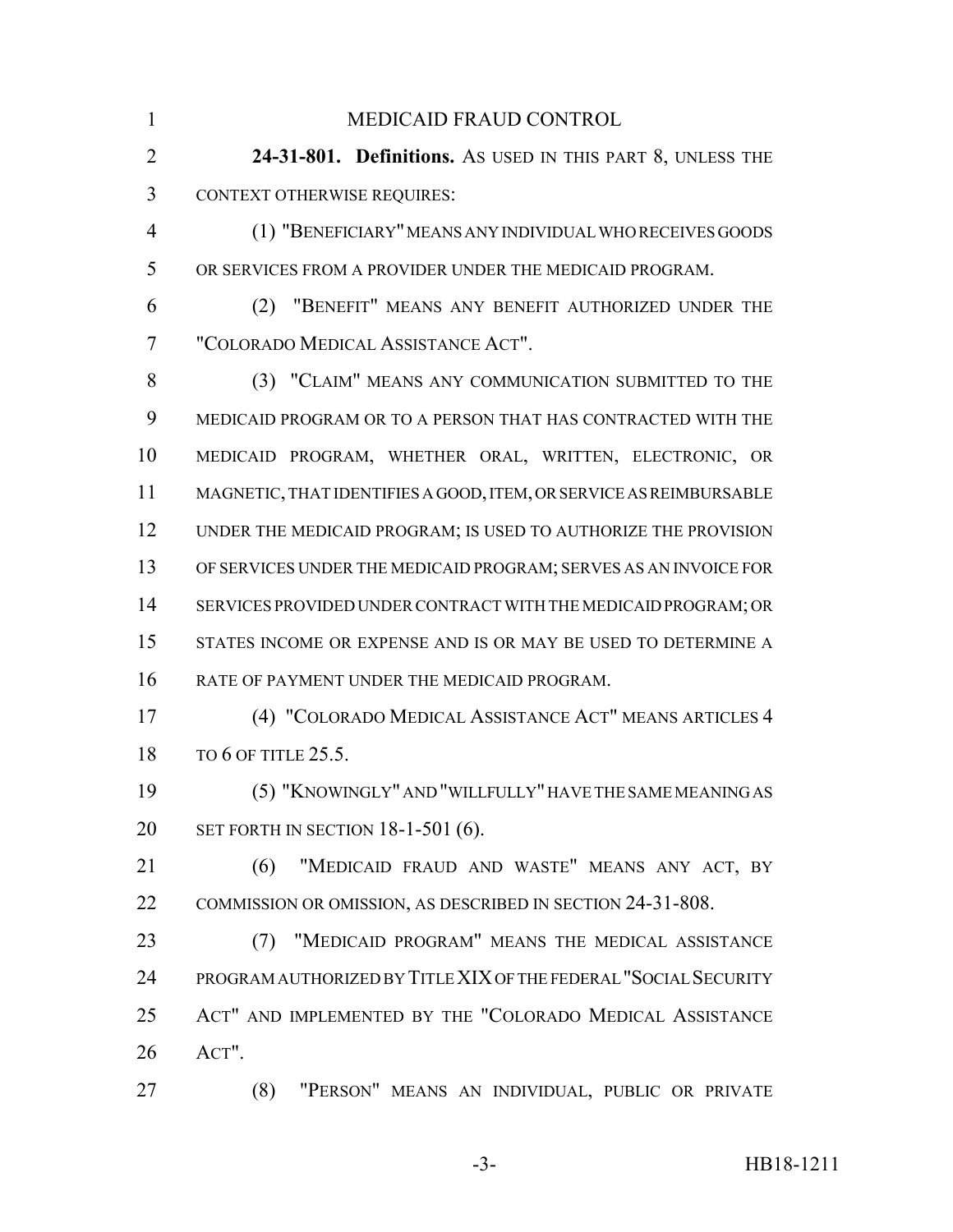INSTITUTION, CORPORATION, PARTNERSHIP, ASSOCIATION, OR MANAGED CARE ENTITY.

 (9) "PROVIDER" MEANS ANY PERSON, EMPLOYEE, AGENT, REPRESENTATIVE, CONTRACTOR, OR SUBCONTRACTOR OF A PERSON:

 (a) WHO HAS ENTERED INTO A PROVIDER AGREEMENT WITH THE DEPARTMENT OF HEALTH CARE POLICY AND FINANCING TO PROVIDE GOODS OR SERVICES PURSUANT TO THE MEDICAID PROGRAM;

 (b) WHO HAS ENTERED INTO AN AGREEMENT WITH A PARTY TO SUCH A PROVIDER AGREEMENT UNDER WHICH THE PERSON AGREES TO PROVIDE GOODS OR SERVICES THAT ARE REIMBURSABLE UNDER THE MEDICAID PROGRAM;

 (c) WHO IS REIMBURSED OR RECEIVES COMPENSATION FOR DELIVERING, PURPORTING TO DELIVER, OR ARRANGING FOR THE DELIVERY OF HEALTH CARE GOODS OR SERVICES FROM THE MEDICAID PROGRAM;

(d) WHO IS DEFINED AS SUCH IN SECTION 25.5-4-103 (19); OR

(e) WHO IS DEFINED AS SUCH IN SECTION 25.5-4-416 (1).

 (10) "RECORDS" MEANS ANY MEDICAL, PROFESSIONAL, OR BUSINESS RECORDS RELATING TO THE TREATMENT OR CARE OF ANY BENEFICIARY, TO GOODS OR SERVICES PROVIDED TO ANY BENEFICIARY, OR TO RATES PAID FOR GOODS OR SERVICES PROVIDED TO ANY BENEFICIARY AND ANY RECORDS THAT ARE REQUIRED TO BE KEPT BY THE RULES OF THE MEDICAID PROGRAM.

23 (11) "STATEMENT OR REPRESENTATION" MEANS ANY ORAL, WRITTEN, OR ELECTRONIC COMMUNICATION THAT IS USED TO IDENTIFY AN ITEM OF GOODS OR A SERVICE FOR WHICH REIMBURSEMENT MAY BE MADE UNDER THE MEDICAID PROGRAM OR THAT STATES INCOME AND EXPENSE AND IS OR MAY BE USED TO DETERMINE A RATE OF REIMBURSEMENT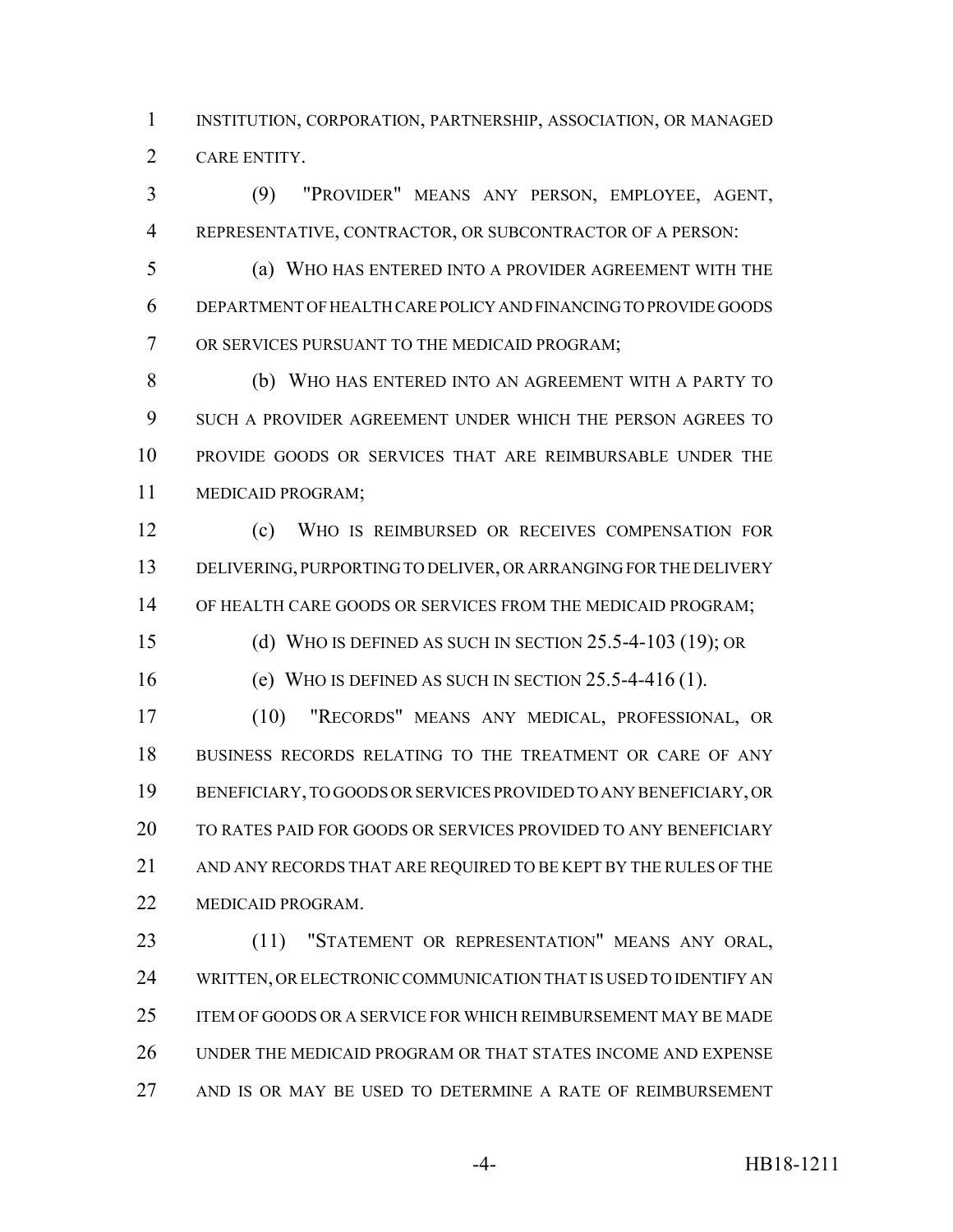UNDER THE MEDICAID PROGRAM, THAT MAY SERVE AS THE BASIS FOR THE CALCULATION OF A PAYMENT TO A PROVIDER, OR THAT MAY SERVE AS A BASIS FOR RECEIVING PAYMENT.

 (12) "UNIT" MEANS THE MEDICAID FRAUD CONTROL UNIT CREATED IN SECTION 24-31-802.

 **24-31-802. Medicaid fraud control unit - creation - duties.** THERE IS CREATED WITHIN THE DEPARTMENT OF LAW AND UNDER THE CONTROL OF THE OFFICE OF THE ATTORNEY GENERAL THE MEDICAID FRAUD CONTROL UNIT. THE UNIT SHALL INVESTIGATE AND PROSECUTE FRAUD, MISUSE, WASTE, AND ABUSE COMMITTED BY MEDICAID PROVIDERS AND INVESTIGATE AND PROSECUTE CASES OF PATIENT ABUSE, NEGLECT, AND EXPLOITATION.

 **24-31-803. Medicaid fraud reporting.** THE DEPARTMENT OF HEALTH CARE POLICY AND FINANCING; THE DEPARTMENT OF PUBLIC HEALTH AND ENVIRONMENT; MANAGED CARE ENTITIES; AND THEIR FISCAL AGENTS, CONTRACTORS, OR SUBCONTRACTORS, SHALL REFER ALL CASES OF SUSPECTED MEDICAID FRAUD AND WASTE AS WELL AS PATIENT ABUSE, NEGLECT, AND EXPLOITATION TO THE UNIT FOR THE PURPOSE OF INVESTIGATION, CIVIL ACTION, OR CRIMINAL ACTION. NOTHING CONTAINED IN THIS PART 8 PROHIBITS THE ATTORNEY GENERAL FROM PURSUING CASES OF SUSPECTED MEDICAID FRAUD AND WASTE OR PATIENT ABUSE, NEGLECT, AND EXPLOITATION CASES ABSENT SUCH A REFERRAL. **24-31-804. Medicaid fraud control unit - displayed information.** THE DEPARTMENT OF HEALTH CARE POLICY AND FINANCING

 OF BENEFITS PROVIDED TO A BENEFICIARY THAT EXPLAINS THE PROCESS AND CONTACT INFORMATION FOR REPORTING TO THE UNIT SUSPECTED

MAY REQUIRE THAT A NOTIFICATION BE INCLUDED IN ANY EXPLANATION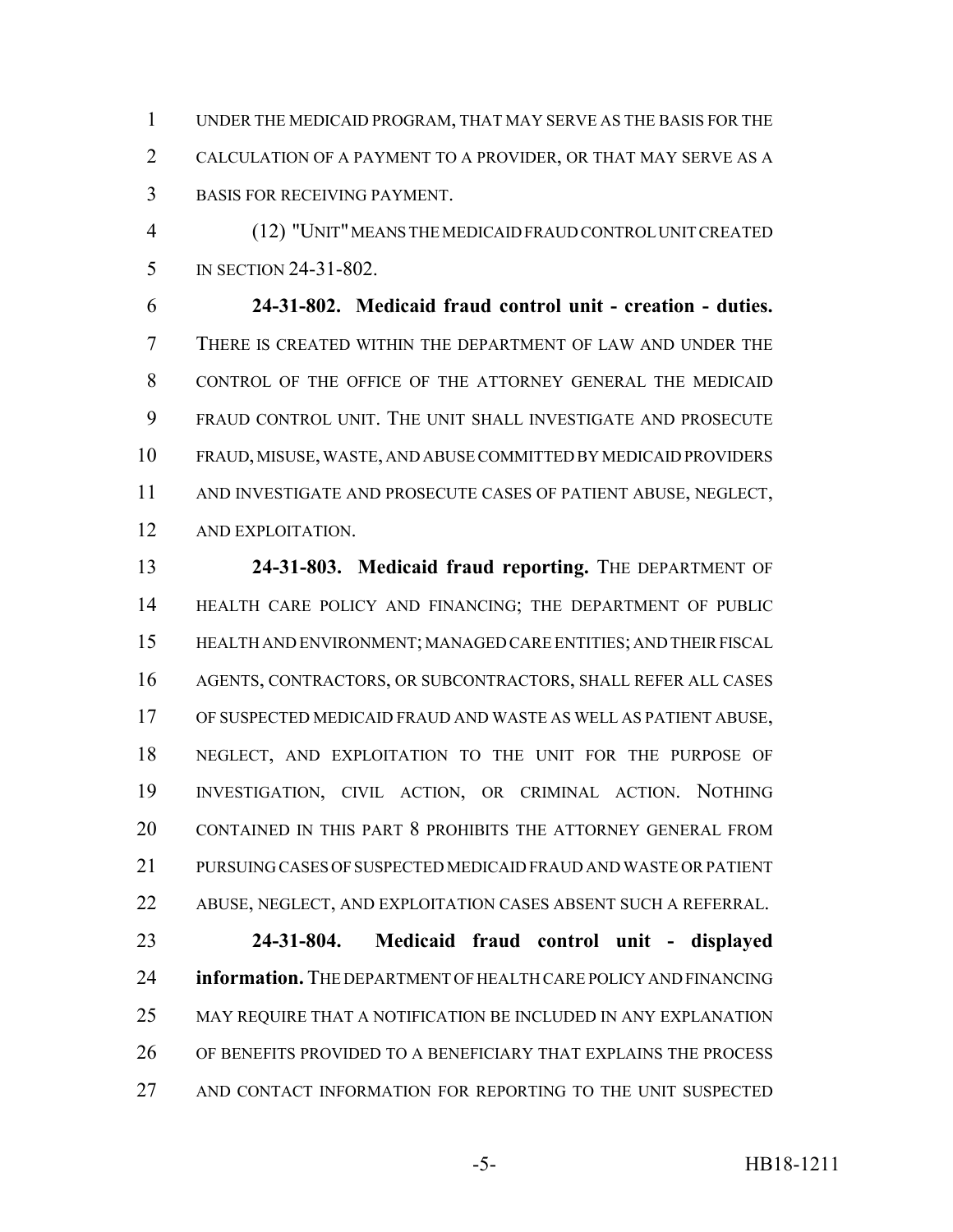MEDICAID FRAUD AND WASTE AS WELL AS PATIENT ABUSE, NEGLECT, AND EXPLOITATION.ANY NOTIFICATION REQUIRED PURSUANT TO THIS SECTION MUST BE PLACED IN A CONSPICUOUS LOCATION WITHIN THE EXPLANATION OF BENEFITS AND MUST INCLUDE A STATEMENT THAT ALL REPORTS TO THE UNIT MAY BE FILED ANONYMOUSLY BY PERSONS SUSPECTING FRAUDULENT ACTIVITY.

 **24-31-805. Attorney general authority and responsibilities.** (1) IN CARRYING OUT THE RESPONSIBILITIES OF THIS SECTION, THE ATTORNEY GENERAL HAS THE AUTHORITY TO:

 (a) INVESTIGATE AND PROSECUTE ACTIONS AND PROCEEDINGS, BOTH CIVIL, PURSUANT TO SECTION 25.5-4-301 (2) OR SECTIONS 25.5-4-303.5 TO 25.5-4-310, AND CRIMINAL, PURSUANT TO THIS PART 8 OR TITLE 18;

 (b) CROSS-DESIGNATE ASSISTANT UNITED STATES ATTORNEYS AS ASSISTANT ATTORNEYS GENERAL;

 (c) ISSUE OR CAUSE TO BE ISSUED CIVIL INVESTIGATIVE DEMANDS AND SUBPOENAS OR OTHER PROCESS IN AID OF INVESTIGATIONS AND PROSECUTIONS;

 (d) ADMINISTER OATHS AND TAKE SWORN STATEMENTS UNDER PENALTY OF PERJURY; AND

 (e) SERVE AND EXECUTE, IN ANY COUNTY, SEARCH WARRANTS 22 THAT RELATE TO INVESTIGATIONS.

 (2) THE ATTORNEY GENERAL MAY EXERCISE ALL INCIDENTAL POWERS NECESSARY TO COMPLY WITH FEDERAL LAWS AND REGULATIONS 25 RELATING TO THE OPERATION OF THE UNIT.

 **24-31-806. Civil investigative demands and subpoenas.** 27 (1) CIVIL INVESTIGATIVE DEMANDS ISSUED BY THE ATTORNEY GENERAL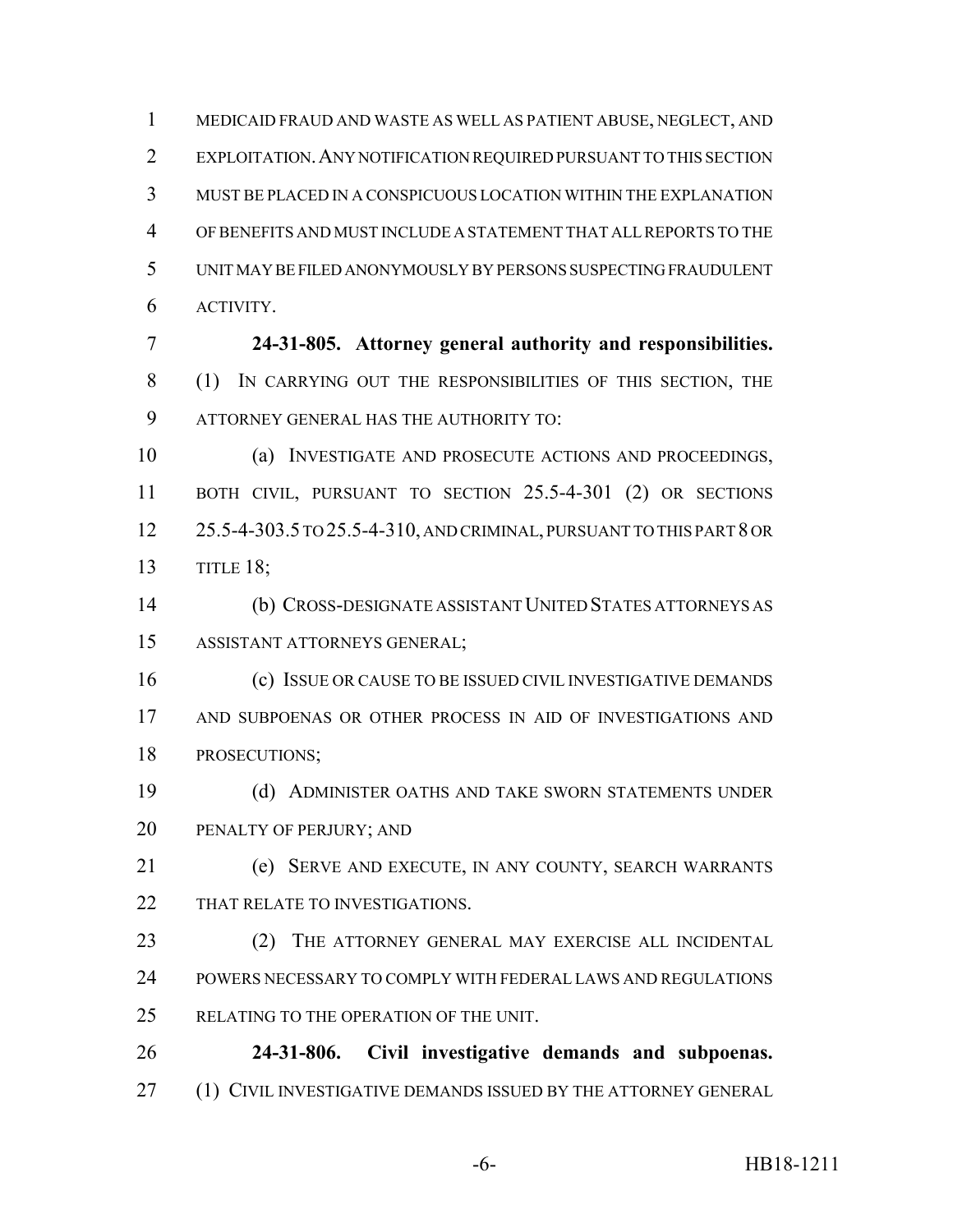PURSUANT TO THIS PART 8 ARE SUBJECT TO THE REQUIREMENTS OF 2 SECTION 25.5-4-309.

 (2) SUBPOENAS ISSUED BY THE ATTORNEY GENERAL PURSUANT TO THIS PART 8 MUST COMPLY WITH THE PROVISIONS OF ARTICLE 90 OF TITLE 13 AND ANY COURT RULE.

 (3) ANY TESTIMONY OBTAINED BY THE ATTORNEY GENERAL PURSUANT TO A CIVIL INVESTIGATIVE DEMAND ISSUED PURSUANT TO THIS SECTION IS NOT ADMISSIBLE IN EVIDENCE IN ANY CRIMINAL PROSECUTION AGAINST THE PERSON COMPELLED TO TESTIFY PURSUANT TO THE CIVIL 10 INVESTIGATIVE DEMAND. THE PROVISIONS OF THIS SUBSECTION (3) DO NOT PREVENT THE ATTORNEY GENERAL FROM INDEPENDENTLY PRODUCING OR OBTAINING THE SAME OR SIMILAR FACTS, INFORMATION, OR EVIDENCE FOR USE IN ANY CRIMINAL PROSECUTION.

 **24-31-807. Provider applications - false statements - penalties.** (1) EACH APPLICATION TO PARTICIPATE AS A PROVIDER IN THE MEDICAID PROGRAM, INCLUDING AMENDMENTS, UPDATES, RENEWALS, OR REVALIDATIONS THEREOF; EACH REPORT STATING INCOME OR EXPENSE UPON WHICH RATES OF PAYMENT ARE OR MAY BE BASED; AND EACH INVOICE FOR PAYMENT FOR A GOOD OR SERVICE PROVIDED TO A BENEFICIARY MUST CONTAIN A STATEMENT THAT ALL MATTERS STATED THEREIN ARE TRUE AND ACCURATE, AND THE STATEMENT MUST BE SIGNED 22 BY THE INDIVIDUAL AUTHORIZED BY THE PROVIDER.

23 (2) AN APPLICATION UNDER SUBSECTION (1) OF THIS SECTION IS A PUBLIC RECORD OR INSTRUMENT AS DESCRIBED IN SECTION 18-5-102 25  $(1)(d)$ .

 **24-31-808. Medicaid fraud and waste - penalties - definition.** (1) A PERSON COMMITS MEDICAID FRAUD AND WASTE WHEN THAT PERSON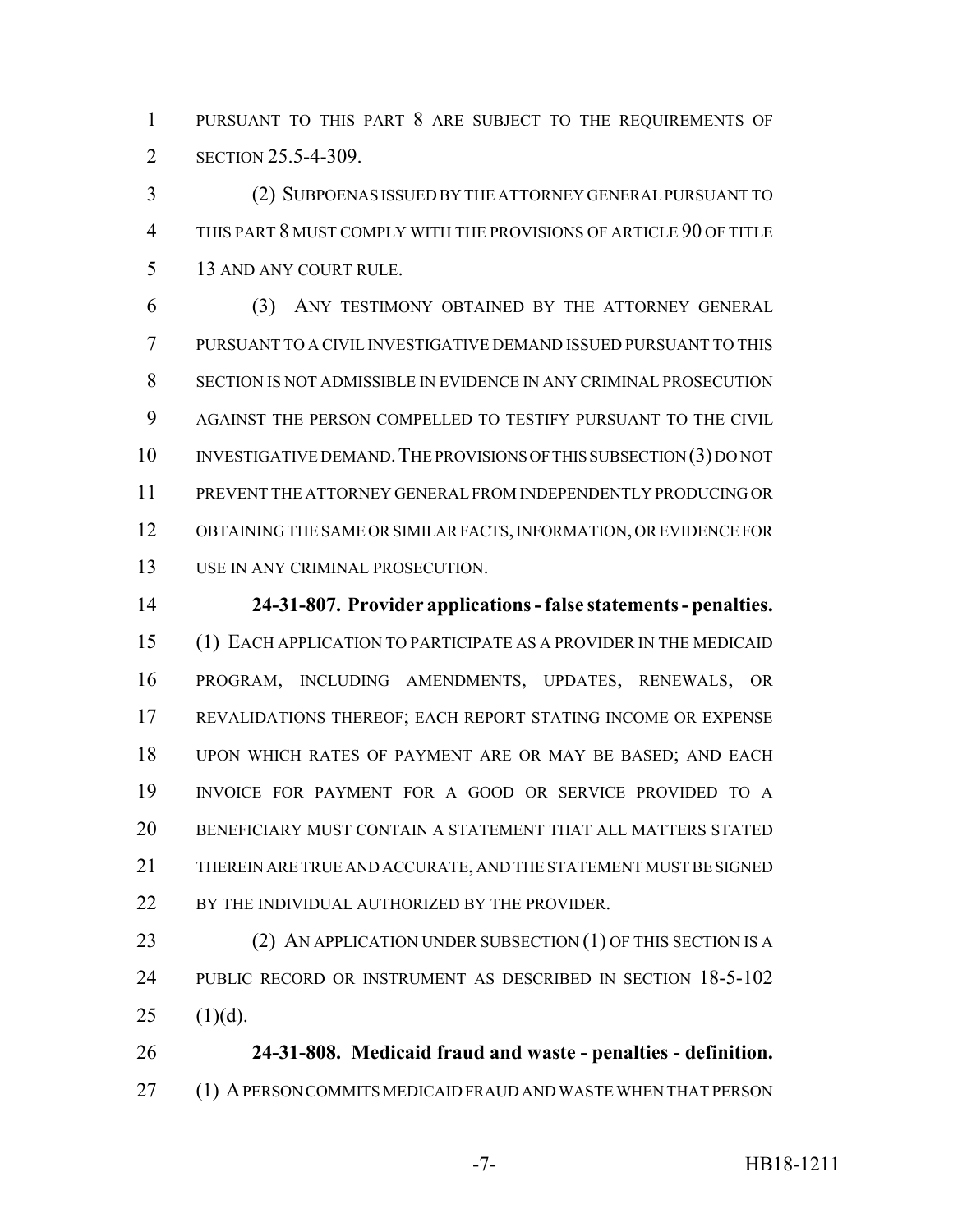KNOWINGLY AND WILLFULLY:

 (a) MAKES A CLAIM, OR CAUSES A CLAIM TO BE MADE, KNOWING THE CLAIM TO BE FALSE, IN WHOLE OR IN PART, BY COMMISSION OR OMISSION;

 (b) MAKES A STATEMENT OR REPRESENTATION, OR CAUSES A STATEMENT OR REPRESENTATION TO BE MADE, FOR USE IN OBTAINING OR SEEKING TO OBTAIN AUTHORIZATION TO PROVIDE A GOOD OR A SERVICE, KNOWING THE STATEMENT OR REPRESENTATION TO BE FALSE, IN WHOLE OR IN PART, BY COMMISSION OR OMISSION;

 (c) MAKES A STATEMENT OR REPRESENTATION, OR CAUSES A STATEMENT OR REPRESENTATION TO BE MADE, FOR USE BY ANOTHER IN OBTAINING A GOOD OR A SERVICE UNDER THE MEDICAID PROGRAM, KNOWING THE STATEMENT OR REPRESENTATION TO BE FALSE, IN WHOLE OR IN PART, BY COMMISSION OR OMISSION;

 (d) MAKES A STATEMENT OR REPRESENTATION, OR CAUSES A STATEMENT OR REPRESENTATION TO BE MADE, FOR USE IN QUALIFYING AS 17 A PROVIDER OF A GOOD OR SERVICE UNDER THE MEDICAID PROGRAM, KNOWING THE STATEMENT OR REPRESENTATION TO BE FALSE, IN WHOLE OR IN PART, BY COMMISSION OR OMISSION;

 (e) SIGNS OR SUBMITS, OR CAUSES TO BE SIGNED OR SUBMITTED, A STATEMENT DESCRIBED IN SECTION 24-31-807 WITH THE KNOWLEDGE THAT THE APPLICATION, REPORT, CLAIM, OR INVOICE FOR SERVICES PROVIDED UNDER CONTRACT CONTAINS MATERIAL INFORMATION THAT IS FALSE, IN WHOLE OR IN PART, BY COMMISSION OR OMISSION;

 (f) EXCEPT AS AUTHORIZED BY LAW, CHARGES ANY BENEFICIARY MONEY OR OTHER CONSIDERATION IN ADDITION TO OR IN EXCESS OF RATES OF REMUNERATION ESTABLISHED UNDER THE MEDICAID PROGRAM FOR THE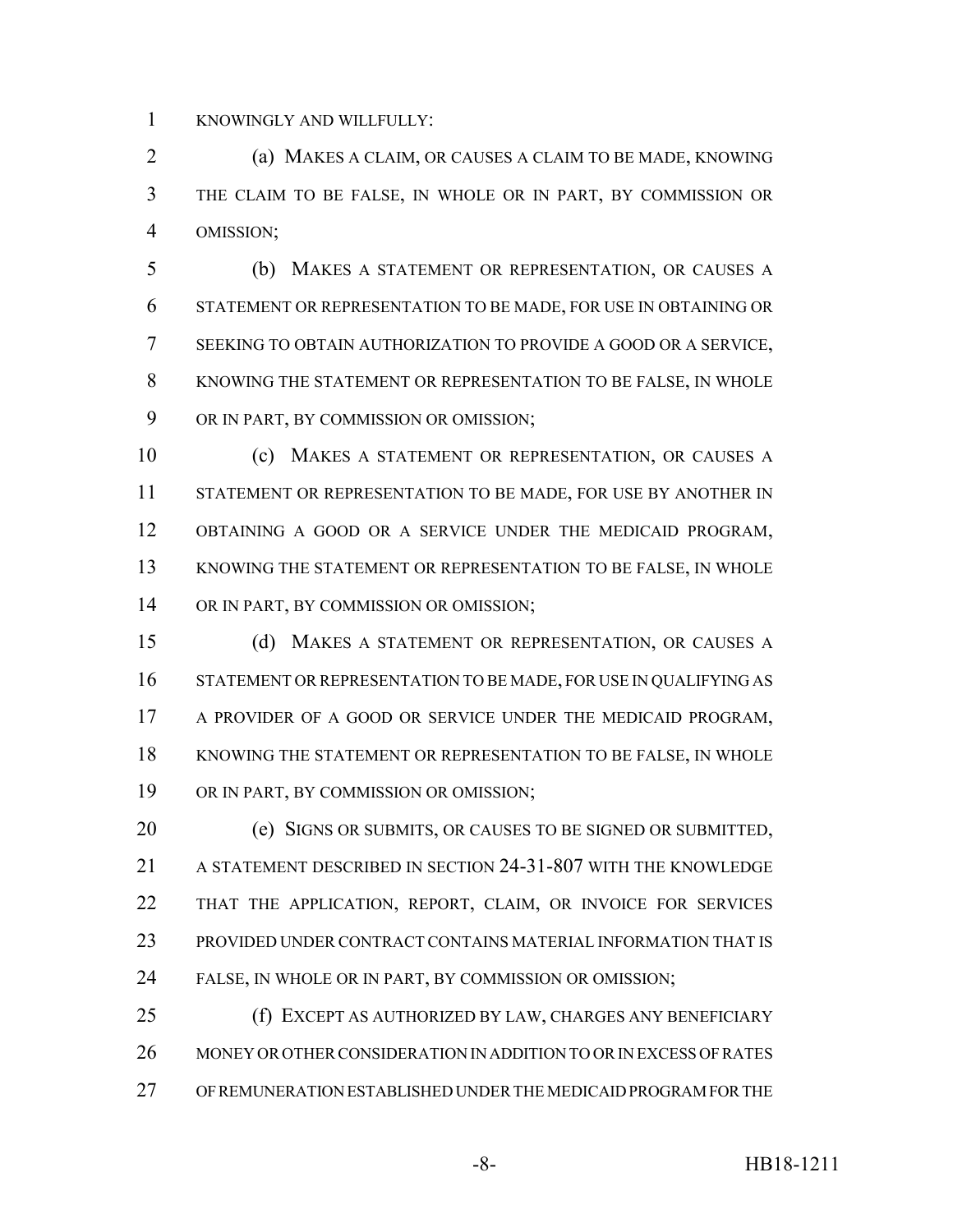1 SERVICES PROVIDED TO THE BENEFICIARY;

 (g) HAVING SUBMITTED A CLAIM FOR OR RECEIVED PAYMENT FOR A GOOD OR A SERVICE UNDER THE MEDICAID PROGRAM:

 (I) ALTERS, FALSIFIES, DESTROYS, CONCEALS, OR REMOVES ANY RECORDS THAT ARE NECESSARY TO FULLY DISCLOSE THE NATURE OF ALL GOODS OR SERVICES FOR WHICH THE CLAIM WAS SUBMITTED, OR FOR WHICH REIMBURSEMENT WAS RECEIVED, OR FAILS TO MAINTAIN SUCH RECORDS AS REQUIRED BY LAW OR THE RULES OF THE DEPARTMENT OF HEALTH CARE POLICY AND FINANCING FOR A PERIOD OF AT LEAST SIX YEARS FOLLOWING THE DATE ON WHICH PAYMENT WAS RECEIVED; OR

 (II) ALTERS, FALSIFIES, DESTROYS, CONCEALS, OR REMOVES ANY RECORDS THAT ARE NECESSARY TO DISCLOSE FULLY ALL INCOME AND EXPENDITURES UPON WHICH RATES OF REIMBURSEMENTS WERE BASED;

 (h) MAKES OR CAUSES TO BE MADE A STATEMENT OR REPRESENTATION FOR USE IN QUALIFYING AS A PROVIDER OF A GOOD OR SERVICE UNDER THE MEDICAID PROGRAM STATING THAT HE OR SHE IS IN COMPLIANCE WITH ALL PROVISIONS OF SECTION 25.5-4-416, KNOWING THAT THE STATEMENT OR REPRESENTATION IS FALSE, IN WHOLE OR IN PART, THROUGH COMMISSION OR OMISSION; OR

 (i) EXCEPT AS AUTHORIZED BY LAW, RECOVERS OR ATTEMPTS TO RECOVER PAYMENT FROM A BENEFICIARY UNDER THE MEDICAID PROGRAM OR FROM THE BENEFICIARY'S FAMILY OR FAILS TO CREDIT THE STATE FOR PAYMENTS RECEIVED FROM OTHER SOURCES.

 (2) ABSENT KNOWING OR WILLFUL CONDUCT, A PROVIDER IS NOT LIABLE FOR MEDICAID FRAUD AND WASTE COMMITTED BY A THIRD PARTY. A PROVIDER DOES NOT KNOWINGLY AND WILLFULLY VIOLATE A REQUIREMENT, STANDARD, OR DIRECTIVE CONTAINED IN WRITTEN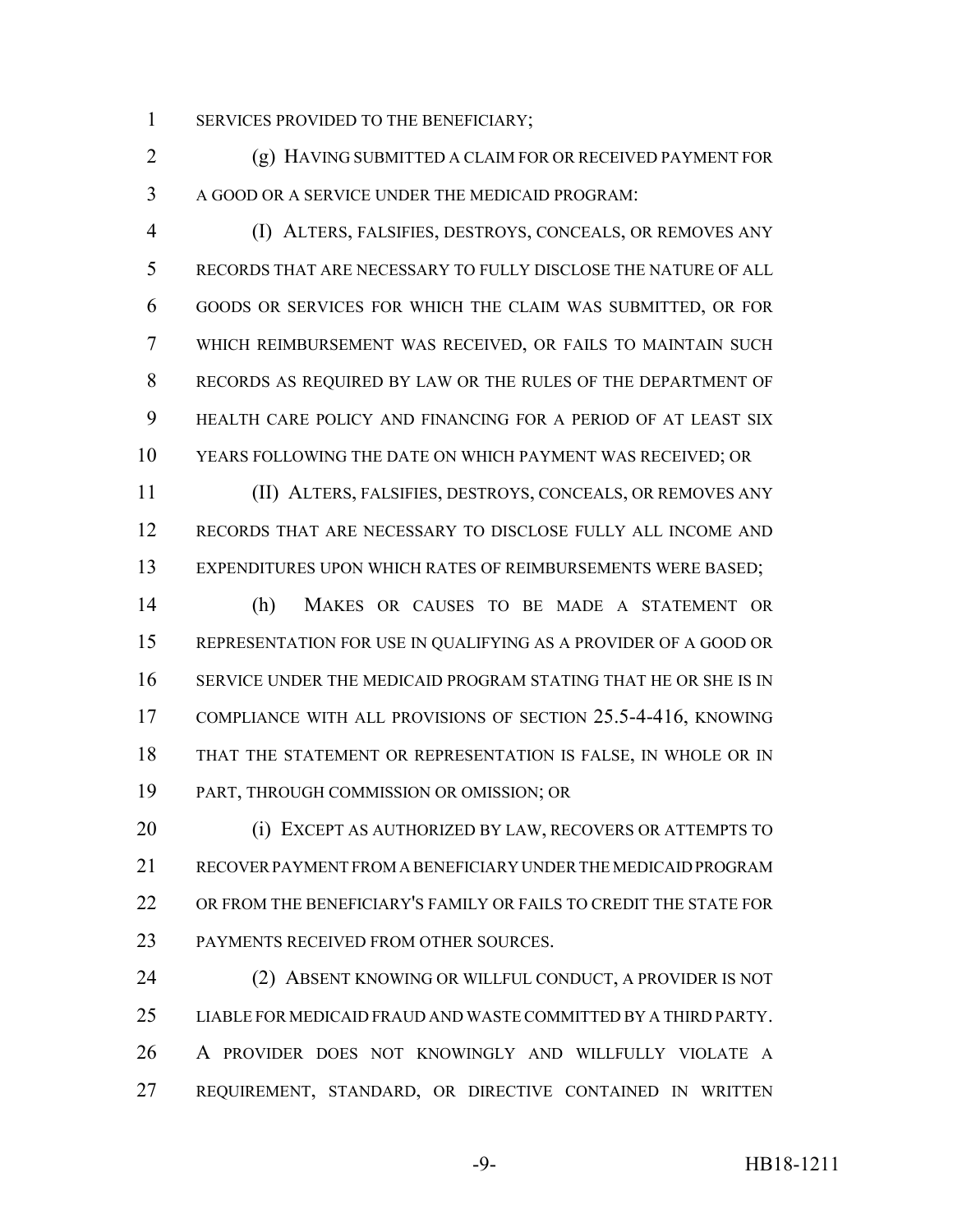MATERIALS ISSUED BY THE DEPARTMENT OF HEALTH CARE POLICY AND FINANCING THAT WAS NOT PROMULGATED IN ACCORDANCE WITH THE "STATE ADMINISTRATIVE PROCEDURE ACT", ARTICLE 4 OF TITLE 24, UNLESS THE PROVIDER HAS ACTUAL KNOWLEDGE OF SUCH REQUIREMENT, STANDARD, OR DIRECTIVE AT THE TIME OF THE VIOLATION.

 (3) MEDICAID FRAUD IN VIOLATION OF SUBSECTIONS (1)(a) TO 7 (1)(c) OR  $(1)(f)$  OF THIS SECTION IS:

 (a) A CLASS 1 PETTY OFFENSE WHERE THE AGGREGATE AMOUNT OF PAYMENTS ILLEGALLY CLAIMED OR RECEIVED IS LESS THAN FIFTY DOLLARS;

 (b) A CLASS 3 MISDEMEANOR WHERE THE AGGREGATE AMOUNT OF PAYMENTS ILLEGALLY CLAIMED OR RECEIVED IS FIFTY DOLLARS OR MORE 13 BUT LESS THAN THREE HUNDRED DOLLARS;

 (c) A CLASS 2 MISDEMEANOR WHERE THE AGGREGATE AMOUNT OF PAYMENTS ILLEGALLY CLAIMED OR RECEIVED IS THREE HUNDRED 16 DOLLARS OR MORE BUT LESS THAN SEVEN HUNDRED FIFTY DOLLARS;

**(d) A CLASS 1 MISDEMEANOR WHERE THE AGGREGATE AMOUNT OF**  PAYMENTS ILLEGALLY CLAIMED OR RECEIVED IS SEVEN HUNDRED FIFTY 19 DOLLARS OR MORE BUT LESS THAN TWO THOUSAND DOLLARS;

**(e)** A CLASS 6 FELONY WHERE THE AGGREGATE AMOUNT OF PAYMENTS ILLEGALLY CLAIMED OR RECEIVED IS TWO THOUSAND DOLLARS 22 OR MORE BUT LESS THAN FIVE THOUSAND DOLLARS;

23 (f) A CLASS 5 FELONY WHERE THE AGGREGATE AMOUNT OF PAYMENTS ILLEGALLY CLAIMED OR RECEIVED IS FIVE THOUSAND DOLLARS 25 OR MORE BUT LESS THAN TWENTY THOUSAND DOLLARS;

26 (g) A CLASS 4 FELONY WHERE THE AGGREGATE AMOUNT OF PAYMENTS ILLEGALLY CLAIMED OR RECEIVED IS TWENTY THOUSAND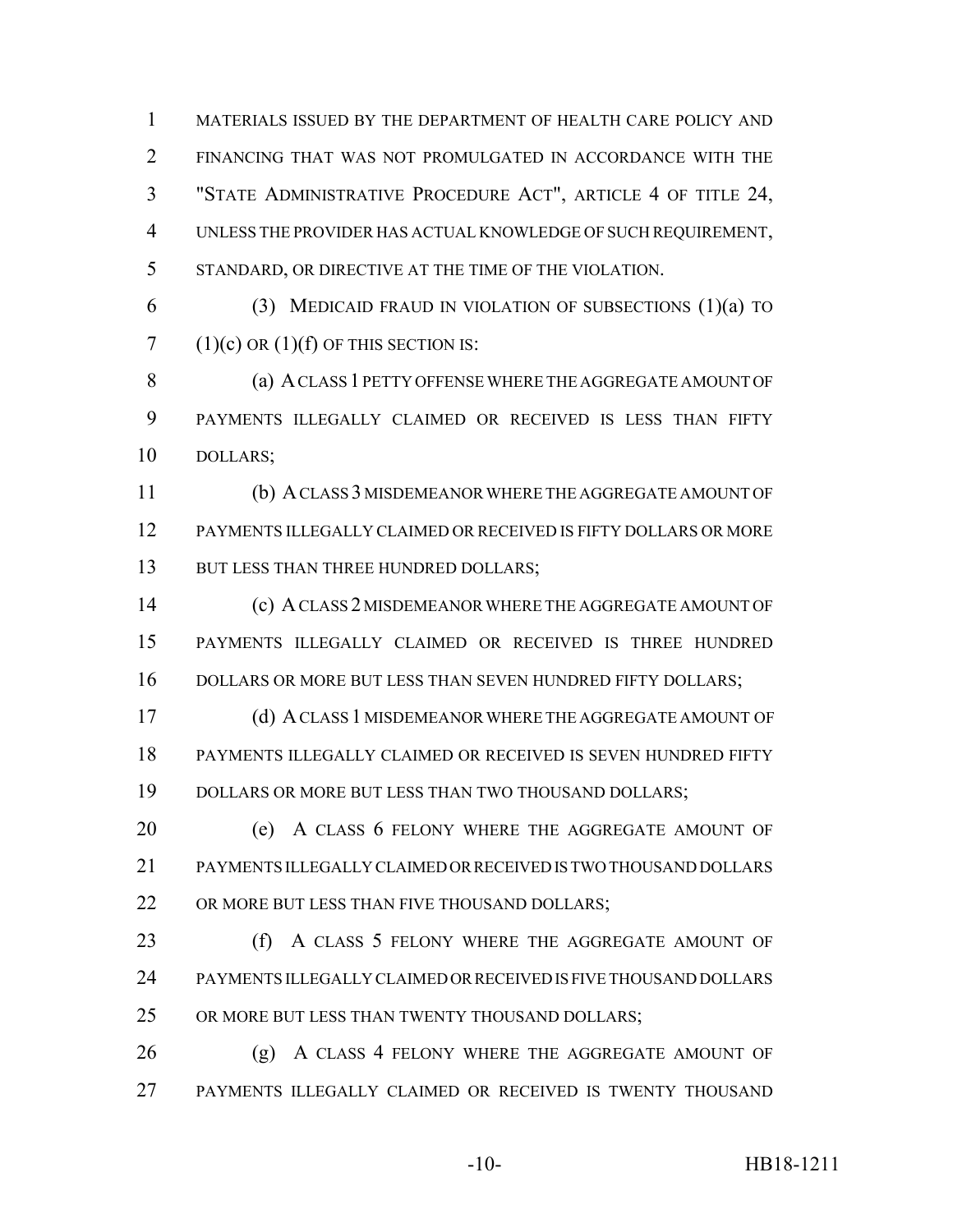1 DOLLARS OR MORE BUT LESS THAN ONE HUNDRED THOUSAND DOLLARS;

 (h) A CLASS 3 FELONY WHERE THE AGGREGATE AMOUNT OF PAYMENTS ILLEGALLY CLAIMED OR RECEIVED IS ONE HUNDRED THOUSAND DOLLARS OR MORE BUT LESS THAN ONE MILLION DOLLARS; AND

 (i) A CLASS 2 FELONY WHERE THE AGGREGATE AMOUNT OF PAYMENTS ILLEGALLY CLAIMED OR RECEIVED IS ONE MILLION DOLLARS OR MORE.

8 (4) MEDICAID FRAUD AS A VIOLATION OF SUBSECTION (1)(d), 9  $(1)(e)$ ,  $(1)(g)$ ,  $(1)(h)$ , OR  $(1)(i)$  OF THIS SECTION IS A CLASS 5 FELONY AND SHALL BE PUNISHED AS PROVIDED IN SECTION 18-1.3-401.

 (5) A PERSON MAY NOT BE CONVICTED OF MEDICAID FRAUD AND WASTE IN ADDITION TO THEFT OR FORGERY WITH RESPECT TO THE SAME TRANSACTION.

 **24-31-809. Unlawful remuneration - penalties.** (1) EXCEPT AS PROVIDED IN SUBSECTION (2) OF THIS SECTION, IT IS UNLAWFUL FOR ANY PERSON TO KNOWINGLY OFFER, PAY, SOLICIT, OR RECEIVE ANY REMUNERATION INCLUDING, BUT NOT LIMITED TO, ANY KICKBACK, BRIBE, OR REBATE, DIRECTLY OR INDIRECTLY, OVERTLY OR COVERTLY, IN CASH OR IN KIND:

**(a) IN RETURN FOR THE REFERRAL OF AN INDIVIDUAL TO A PERSON**  FOR THE FURNISHING OR ARRANGING OF ANY GOOD OR SERVICE FOR WHICH PAYMENT MAY BE MADE IN WHOLE OR IN PART PURSUANT TO THE "COLORADO MEDICAL ASSISTANCE ACT"; OR

 (b) IN RETURN FOR PURCHASING, LEASING, ORDERING, OR ARRANGING FOR OR RECOMMENDING THE PURCHASE, LEASE, OR ORDERING OF ANY GOOD, FACILITY, SERVICE, OR ITEM FOR WHICH PAYMENT MAY BE MADE IN WHOLE OR IN PART PURSUANT TO THE "COLORADO MEDICAL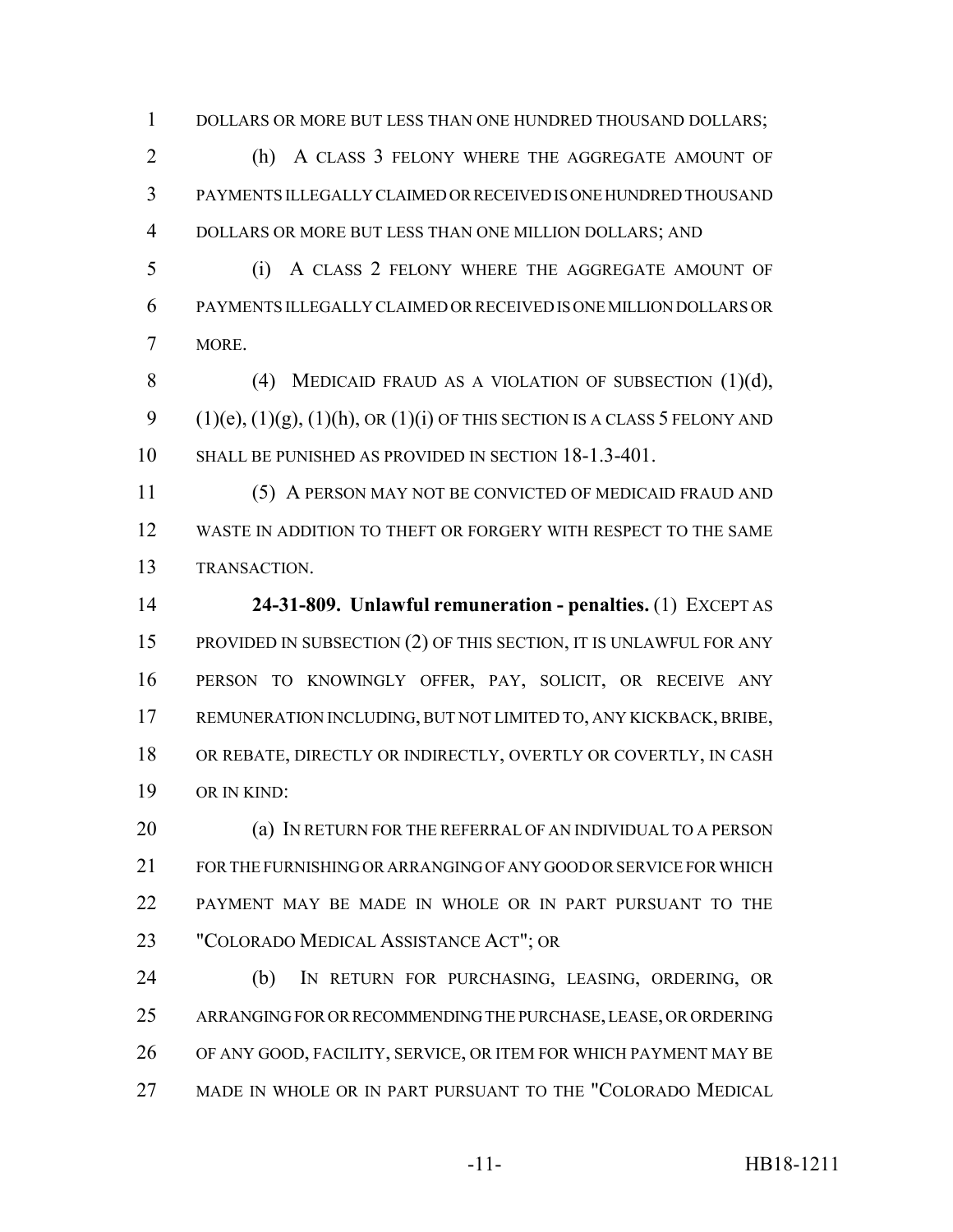ASSISTANCE ACT".

 (2) IT SHALL NOT BE UNLAWFUL UNDER SUBSECTION (1) OF THIS SECTION IF THE REMUNERATION OBTAINED BY THE PROVIDER OR OTHER ENTITY IS:

 (a) PERMITTED PURSUANT TO SECTION 25.5-4-414 OR ANY STATUTORY EXCEPTIONS OR SAFE HARBOR REGULATIONS UNDER THE FEDERAL "ANTI-KICKBACK STATUTE", 42 U.S.C. SEC. 1320a-7b (b), AS AMENDED;

 (b) PROPERLY DISCLOSED AND APPROPRIATELY REFLECTED IN THE CLAIMS OR COST DOCUMENTS SUBMITTED UNDER THE "COLORADO MEDICAL ASSISTANCE ACT";

 (c) PAID BY AN EMPLOYER TO AN EMPLOYEE WHO HAS A BONA FIDE EMPLOYMENT RELATIONSHIP WITH SUCH EMPLOYER FOR EMPLOYMENT IN PROVIDING THE SERVICE; OR

 (d) PAID BY A VENDOR OF GOODS OR SERVICES TO A PERSON AUTHORIZED TO ACT AS A PURCHASING AGENT FOR A GROUP OF PROVIDERS, AND:

 (I) THE PERSON HAS A WRITTEN CONTRACT WITH THE PROVIDERS THAT SPECIFIES THE AMOUNT TO BE PAID TO THE PERSON, WHICH AMOUNT MAY BE A FIXED AMOUNT OR A FIXED PERCENTAGE OF THE VALUE OF THE 21 PURCHASE MADE BY THE PERSON; OR

**(II)** IN THE CASE OF A PROVIDER OF SERVICES, THE PERSON DISCLOSES, IN SUCH FORM AND MANNER AS THE DEPARTMENT OF HEALTH CARE POLICY AND FINANCING REQUIRES, TO THE PROVIDER AND, UPON REQUEST, TO THE DEPARTMENT OF HEALTH CARE POLICY AND FINANCING THE AMOUNT RECEIVED FROM EACH SUCH VENDOR WITH RESPECT TO PURCHASES MADE BY OR ON BEHALF OF THE PROVIDER.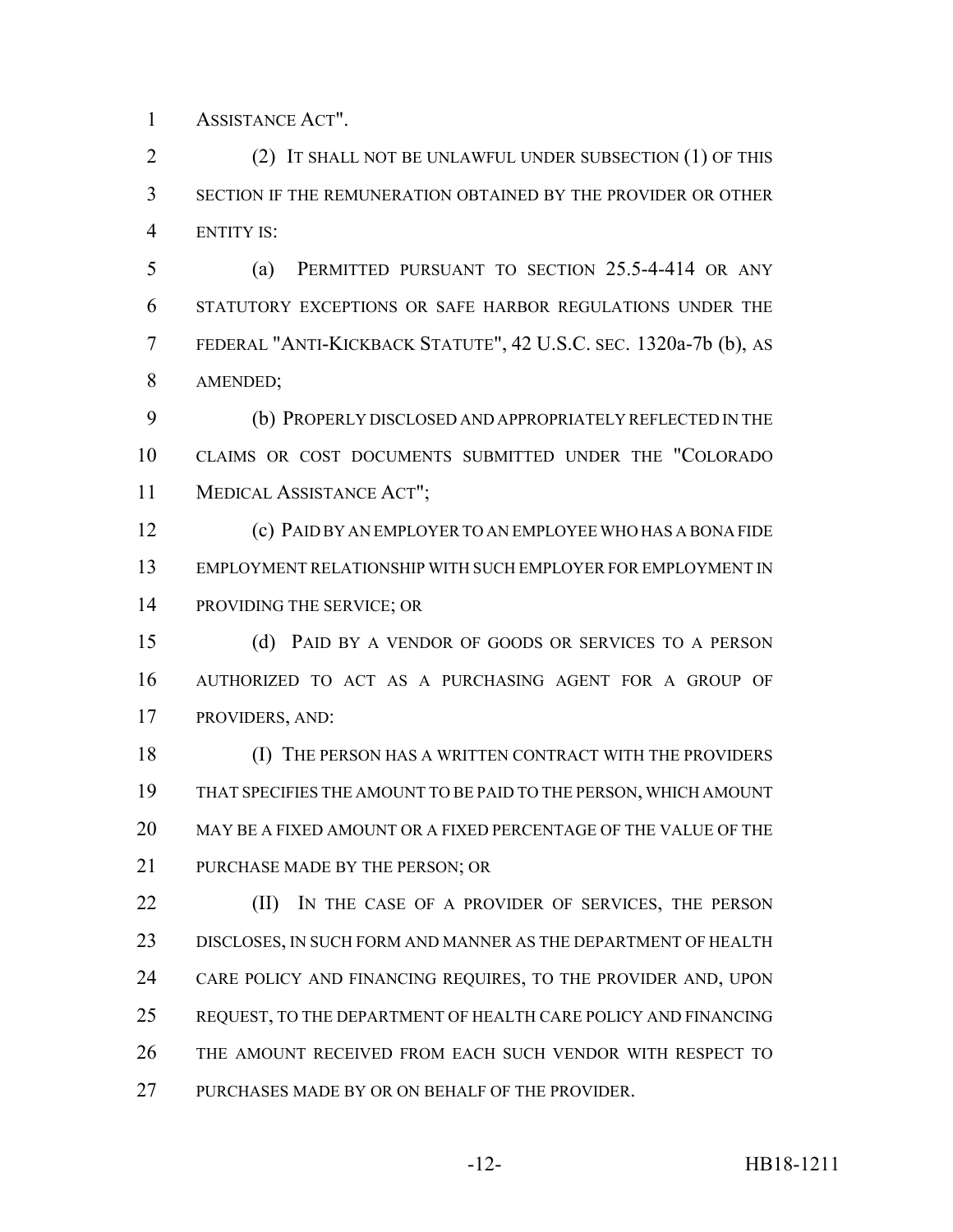(3) A VIOLATION OF THIS SECTION IS A CLASS 1 MISDEMEANOR AND 2 SHALL BE PUNISHED AS PROVIDED IN SECTION 18-1.3-501.

 **24-31-810. Other remedies available.** (1) THE PROVISIONS OF THIS PART 8 ARE NOT INTENDED TO BE EXCLUSIVE REMEDIES AND DO NOT PRECLUDE THE USE OF ANY OTHER CRIMINAL OR CIVIL REMEDY FOR ANY ACT THAT IS IN VIOLATION OF THIS PART 8.

 (2) IN ADDITION TO ANY PENALTIES PROVIDED FOR IN THIS PART 8, A CLAIM UNDER THE "COLORADO MEDICAL ASSISTANCE ACT" THAT INCLUDES ITEMS OR SERVICES RESULTING FROM A VIOLATION OF THIS PART 8 OR THE FEDERAL "ANTI-KICKBACK STATUTE", 42 U.S.C. 1320a-7b (b), AS AMENDED, CONSTITUTES A FALSE CLAIM FOR PURPOSES OF THE "COLORADO MEDICAID FALSE CLAIMS ACT", SECTIONS 25.5-4-303.5 TO 25.5-4-310.

 **24-31-811. Limitation of action - three years.** AN ACTION BROUGHT UNDER THIS PART 8 MUST BE COMMENCED WITHIN THREE YEARS AFTER THE DATE OF DISCOVERY OF THE COMMISSION OF THE OFFENSE. WHEN A VIOLATION OF THIS SECTION IS BASED ON A SERIES OF ACTS PERFORMED AT DIFFERENT TIMES, THE LIMITATION PERIOD STARTS AT THE TIME THE LAST ACT IN THE SERIES IS DISCOVERED.

 **SECTION 3. Potential appropriation.** Pursuant to section 2-2-703, C.R.S., any bill that results in a net increase in periods of imprisonment in state correctional facilities must include an appropriation of money that is sufficient to cover any increased capital construction, any operational costs, and increased parole costs that are the result of the bill for the department of corrections in each of the first five years following 26 the effective date of the bill. Because this act may increase periods of imprisonment, this act may require a five-year appropriation.